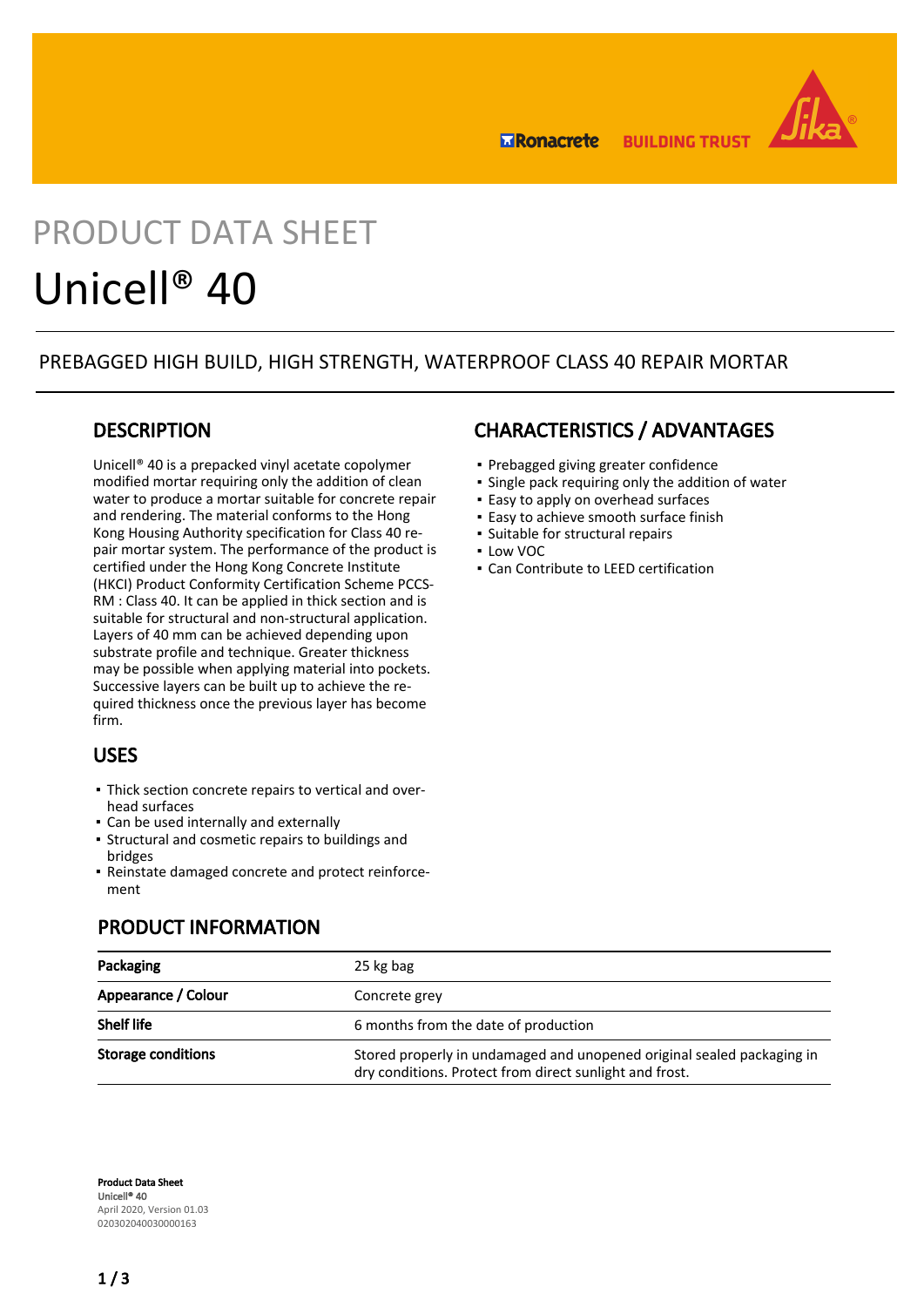| <b>Product Declaration</b> | Characteristics For Repair Mortar (from PCCS-RM Cl. 5.1 Table 1) |                                   |             |                                               |                                                          |  |
|----------------------------|------------------------------------------------------------------|-----------------------------------|-------------|-----------------------------------------------|----------------------------------------------------------|--|
|                            | <b>Test Method</b>                                               | <b>Test</b><br><b>Description</b> | Age at Test | <b>PCCS-RM</b><br>Specification<br>(Class 40) | Unicell <sup>®</sup> 40<br><b>Typical</b><br>Performance |  |
|                            | TM1                                                              | Compressive<br>Strength           | 28 days     | $30 - 60$                                     | 50 MPa                                                   |  |
|                            | TM <sub>2</sub>                                                  | Tensile<br>Strength               | 7 days      | $\geq 2.0$                                    | 3.0 MPa                                                  |  |
|                            | TM3                                                              | Elastic<br><b>Modulus</b>         | 28 days     | $15 - 25$                                     | 16 GPa                                                   |  |
|                            | TM4                                                              | Bond<br>Strength                  | 7 days      | $\geq 2.0$                                    | 2.7 MPa                                                  |  |
|                            | TM <sub>5</sub>                                                  | Coutinho<br>Ring                  | $1-28$ days | Nil                                           | No Cracking                                              |  |
|                            | TM <sub>6</sub>                                                  | Figg Air<br>Permeability          | 35 days     | $\geq 200$                                    | 832 sec                                                  |  |

\* All of the above data complies with Product Conformity Certification Scheme.

## TECHNICAL INFORMATION

| <b>Compressive Strength</b>      | Age at Test        | Unicell <sup>®</sup> 40<br><b>Typical Performance</b> | <b>Test Method</b><br>TM1<br>TM1 |  |
|----------------------------------|--------------------|-------------------------------------------------------|----------------------------------|--|
|                                  | 7 days             | 40 MPa                                                |                                  |  |
|                                  | 28 days            | 50 MPa                                                |                                  |  |
|                                  |                    |                                                       |                                  |  |
| <b>Flexural Strength</b>         | Age at Test        | Unicell <sup>®</sup> 40<br><b>Typical Performance</b> | <b>Test Method</b>               |  |
|                                  | 7 days             | 7.0 MPa                                               | BS 6319: Part 3: 1983            |  |
|                                  | 28 days            | 8.5 MPa                                               | BS 6319: Part 3: 1983            |  |
|                                  |                    |                                                       |                                  |  |
| <b>Tensile Strength</b>          | <b>Age at Test</b> | Unicell <sup>®</sup> 40<br><b>Typical Performance</b> | <b>Test Method</b>               |  |
|                                  | 7 days             | 3.0 MPa                                               | TM <sub>2</sub>                  |  |
|                                  | 28 days            | 3.5 MPa                                               | TM <sub>2</sub>                  |  |
|                                  |                    |                                                       |                                  |  |
| <b>Tensile Adhesion Strength</b> | Age at Test        | Unicell <sup>®</sup> 40<br><b>Typical Performance</b> | <b>Test Method</b>               |  |
|                                  | 7 days             | 2.7 MPa                                               | TM4                              |  |
|                                  | 28 days            | 3.5 MPa                                               | TM4                              |  |
|                                  |                    |                                                       |                                  |  |
| <b>Water Absorption</b>          | Age at Test        | Unicell <sup>®</sup> 40<br><b>Typical Performance</b> | <b>Test Method</b>               |  |
|                                  | 28 days            | $0.0125$ ml/m <sup>2</sup> /s                         | BS 1881 : Pt. 208                |  |
|                                  |                    | at 10 min                                             |                                  |  |
|                                  | 28 days            | $0.0105$ ml/m <sup>2</sup> /s                         | BS 1881 : Pt. 208                |  |
|                                  |                    | at 30 min                                             |                                  |  |
|                                  | 28 days            | $0.0086$ ml/m <sup>2</sup> /s                         | BS 1881 : Pt. 208                |  |
|                                  | 28 days            | at 60 min<br>$0.0053$ ml/m <sup>2</sup> /s            | BS 1881 : Pt. 208                |  |
|                                  |                    | at 120 min                                            |                                  |  |
|                                  |                    |                                                       |                                  |  |

## APPLICATION INFORMATION

Consumption Approx. 58 bags/m<sup>3</sup>

Product Data Sheet Unicell® 40 April 2020, Version 01.03 020302040030000163



**Explorance te** 

**BUILDING TRUST**